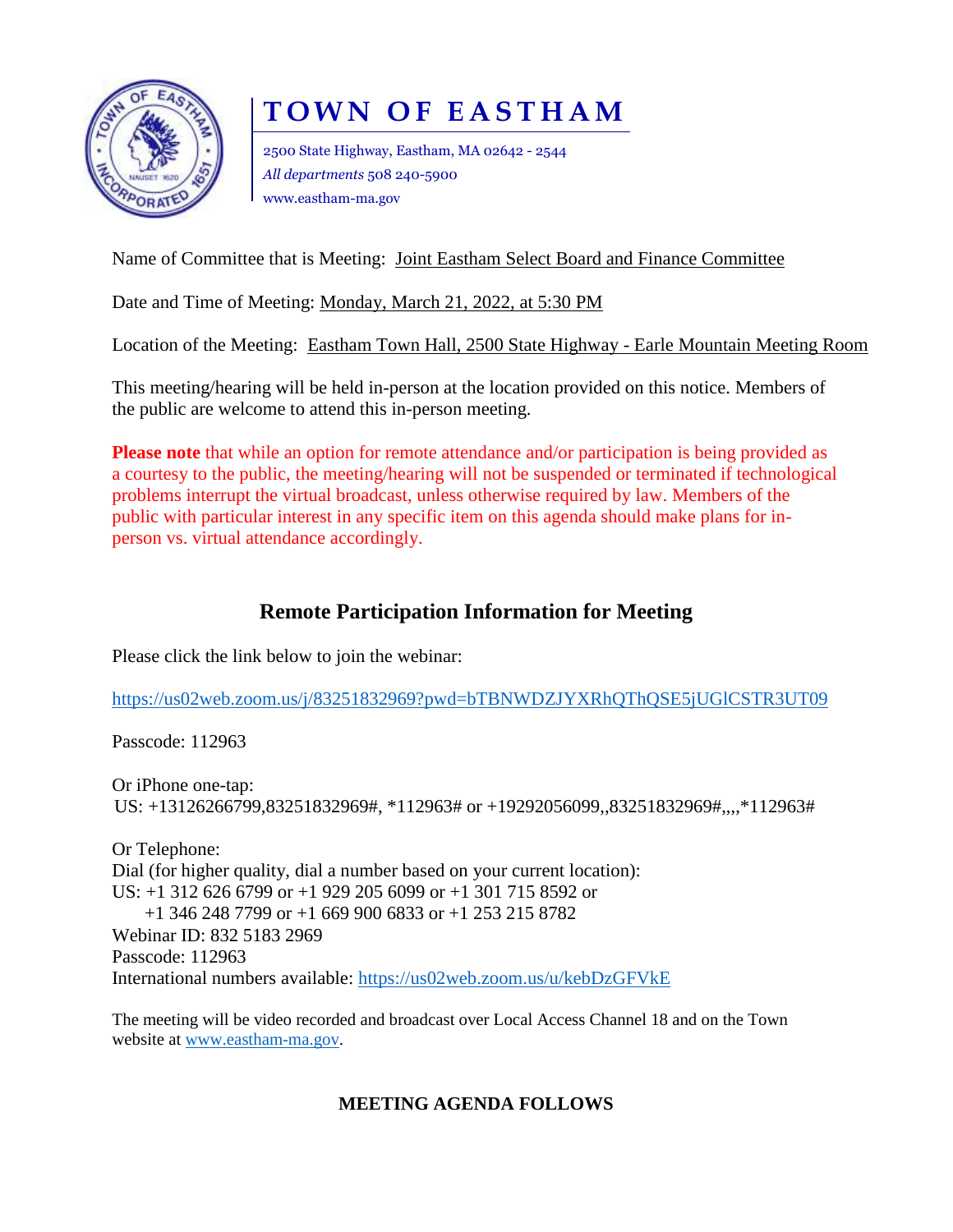## **AGENDA JOINT SELECT BOARD AND FINANCE COMMITTEE Eastham Town Hall, 2500 State Highway, Eastham, MA Monday, March 21, 2022, 5:30 PM**

*Location: Eastham Town Hall – Earle Mountain Room*

## **I. PUBLIC/SELECT BOARD INFORMATION**

## **II. APPOINTMENTS**

5:30 PM EVERSOURCE Storm Response – Ronit Goldstein, Community Relations and Economic Development

## **III. PUBLIC HEARING**

5:45 PM Proposed FY24-28 Five Year Capital Improvement Plan and FY23 Operating Plan

## **IV. LICENSING**

- A. Renewal of Seasonal All Alcohol, Common Victualler, and Entertainment License:
	- 1. C & C Hospitality Group, LLC dba Caroline's Bar & Grill 4380 State Highway
- B. Renewal of Common Victualler Licenses:
	- 1. Foot-Off-First, Inc. dba Sam's Deli 100 Brackett Road
	- 2. Whalewalk Inn 220 Bridge Road
	- 3. Eastham Ice Cream Inc. dba Ben & Jerry's 50 Brackett Road
	- 4. Gift Barn 4180 State Highway
- C. Renewal of Seasonal All Alcohol License:
	- 1. Foot-Off-First, Inc. dba Sam's Deli 100 Brackett Road
- D. Renewal of Coin-Operated Amusements License:
	- 1. Gift Barn 4180 State Highway
- E. Renewal of Miniature Golf License:
	- 1. Gift Barn 4180 State Highway

## **V. ADMINISTRATIVE MATTERS**

- A. Action/Discussion *(discussion & vote may be taken)*
	- 1. Cape Cod Municipal Health Group Appointments:
		- a. Laurie Barr Eastham Representative Member
		- b. Maya Golding Alternate Member
	- 2. Remote Participation Policy Revision
	- 3. Council on Aging Board of Directors Charge Revision Change in Members for 11 to 9
	- 4. Final Votes on Budget
	- 5. Review/Vote Warrant Articles & Draft Select Board Message